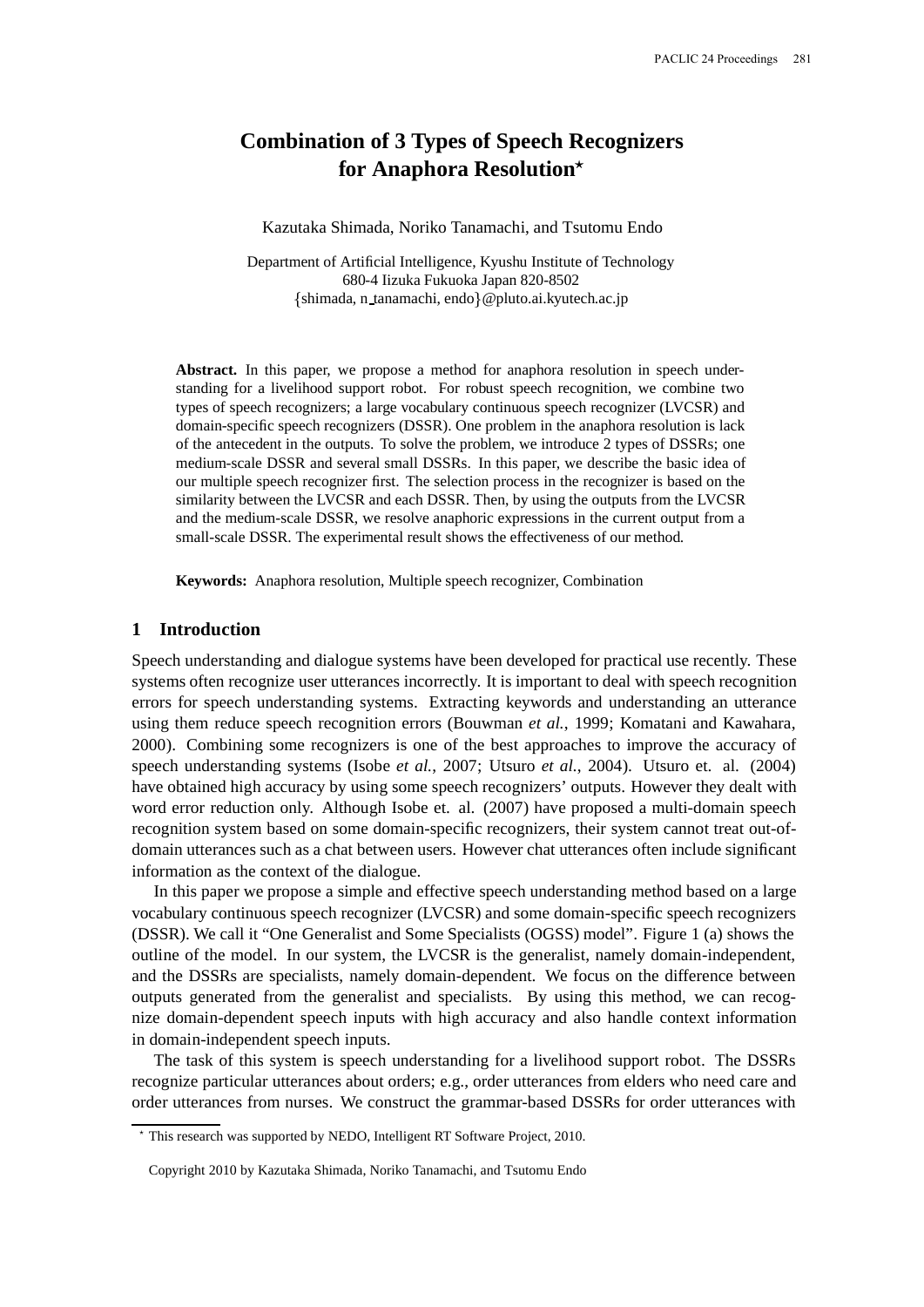

**Figure 1:** The OGSS model and the effectiveness

a small vocabulary and high accuracy for each order type. We use the LVCSR for recognition of utterances that the DSSRs can not recognize, such as a chat between users. The information recognized by the LVCSR is of assistance for context construction of a dialogue. If we handle these different speech recognizers selectively and integratively, we realize a flexible and robust speech understanding method. Figure 1 (b) shows the effectiveness of the proposed multiple recognizer. The DSSR achieves the order recognition with high accuracy and the LVCSR supplies lack of information in the order utterances.

In general, there are many anaphoric expressions in a dialogue. Anaphora resolution is one of the most important tasks for understanding the dialogue. In this paper, we also propose an anaphora resolution method in the multiple recognizer. By using previous outputs from the LVCSR and some DSSRs, we resolve an anaphora in the current output. For example, with respect to the utterance "Please pick it up" in Figure 1 (b), the system identifies that the word "it" in the utterance is the phrase "remote controller" which was recognized by the LVCSR in the previous utterance. The antecedent often appears in non-order utterances, that is outside of DSSRs. Therefore the target word is usually recognized by a LVCSR. However, the accuracy of the LVCSR is generally insufficient. The low accuracy of the detection of the antecedent in the speech recognition process leads to the decrease of the accuracy of the anaphora resolution process because the antecedent does not exist in the output of the speech recognizer. Here we apply a medium-scale DSSR to the multiple recognizer. It contains words of the target situation. In other words, the vocabulary of the medium-scale DSSR consists of the union of each small-scale DSSR, such as a nurse's order DSSR and a patient's order DSSR. By using the medium-scale DSSR, the accuracy of non-order utterances often improves. It leads to the improvement of the accuracy of the anaphora resolution method.

In Section 2, we explain the basic idea of the multiple speech recognizer. In other words, it is to select an output from each recognizer. In Section 3, we describe an anaphora resolution method based on the combination of 3 types of speech recognizers. Then, we evaluate the method in terms of the output selection and anaphora resolution in Section 4. Finally we conclude this paper in Section 5.

# **2 Combination model**

# **2.1 Basic idea**

In this section, we explain the process of output selection in the OGSS model. In this process, we focus on a difference of outputs generated from each recognizer. Even human beings tend to misunderstand words which consist of similar pronunciations (Komatani *et al.*, 2005). Here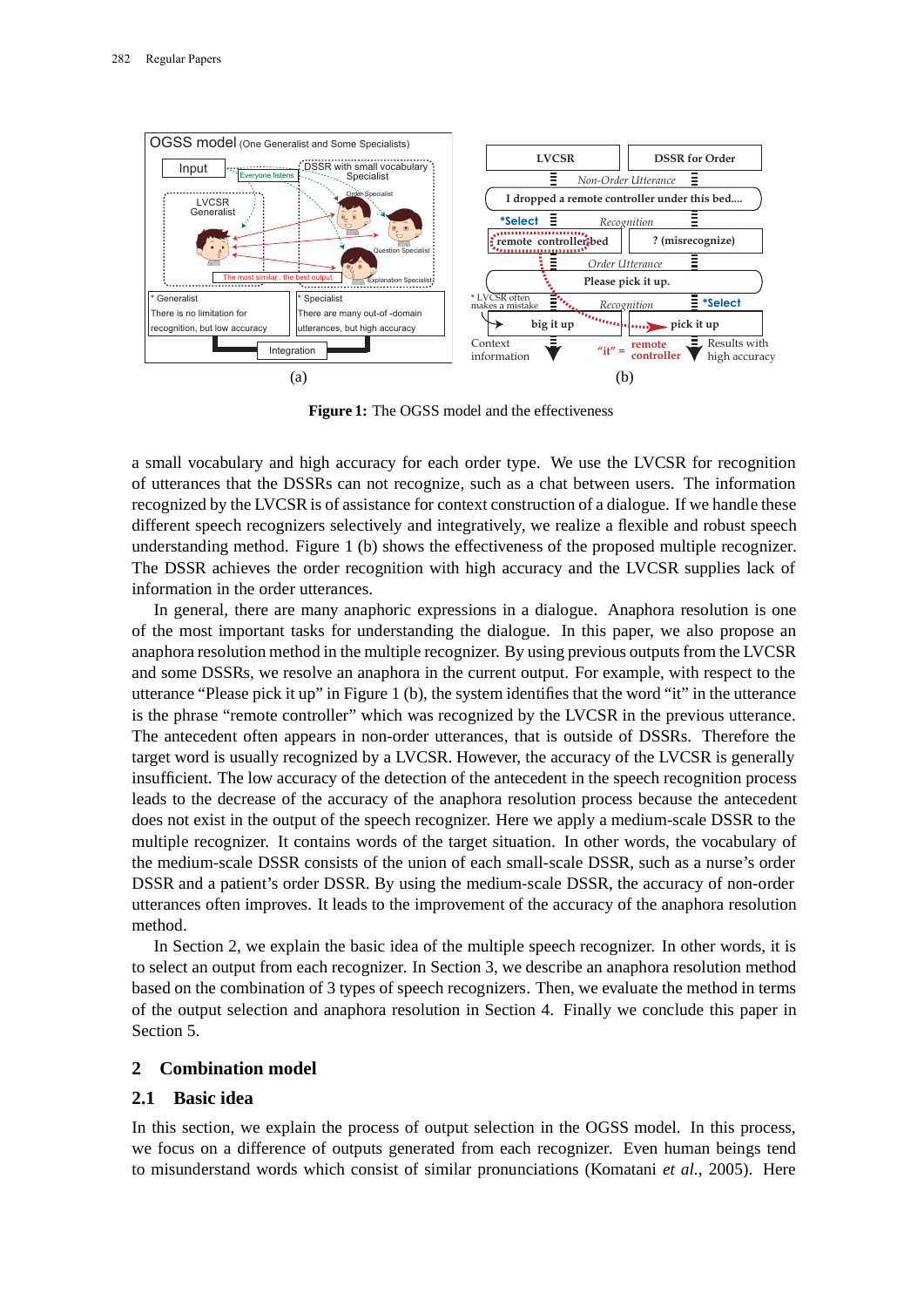

**Figure 2:** The edit distance calculation

we focus on the output of the LVCSR. If an input is an order utterance, a DSSR and the LVCSR generate similar outputs on phoneme-level because the LVCSR is domain independent. On the other hand, if the input is not an order utterance, they often generate different outputs even on the phoneme-level because the DSSR never generates the correct result for non-order utterances.

In this paper, we apply an unsupervised approach to the output selection method. We use the edit distance as the similarity measure. The correspondence such as the edit distance is one of the most effective measures to identify high confidence words in outputs (Utsuro *et al.*, 2004) and to extract similar word pairs (Komatani *et al.*, 2005). In our method, if an input is an order utterance, the edit distance between the outputs from a DSSR and the LVCSR becomes small. However if the input is not an order utterance, that between the outputs from each DSSR and the LVCSR becomes large. In our method, we compute the edit distance of utterance-level and word-level by using a DP matching algorithm. In the process, we compute the edit distance between phonemes of words for both levels.

The rules to judge an utterance are applied in the following order:

- 1. Compute the edit distance of the utterance-level  $(ED_{utter})$  between the LVCSR and each DSSR. For the outputs of which the edit distance is less than thresh $_{utter}$ , we select the output of the DSSR which contains the minimum  $ED_{utter}$  as the final output.
- 2. Compute the edit distance of the word-level  $(ED_{word})$  between the LVCSR and each DSSR. For the output of which the edit distance is less than thresh $_{word}$ , we select the output of the DSSR which contains the minimum  $ED_{word}$  as the final output. Otherwise, the LVCSR as the final output.

The  $ED_{utter}$  is the edit distance value on the utterance-level. The  $ED_{word}$  is the average of the edit distance value computed on word-level. These values are normalized by the number of phonemes in the outputs. The thresh $_{utter}$  and thresh $_{word}$  are threshold values for the judgment. These values are decided experimentally.

In the computation of the word-level, we eliminate word pairs that are matched completely first. Next, we compute all the combinations of the other. Finally, we employ the minimum combinations as the word-level edit distance. Figure 2 shows an example of the calculation of the  $ED_{utter}$  and  $ED_{word}$ . In the figure, the dotted line denotes completely matched words. The numerals with arrows denote the original edit distance of the word pair. In the alignment process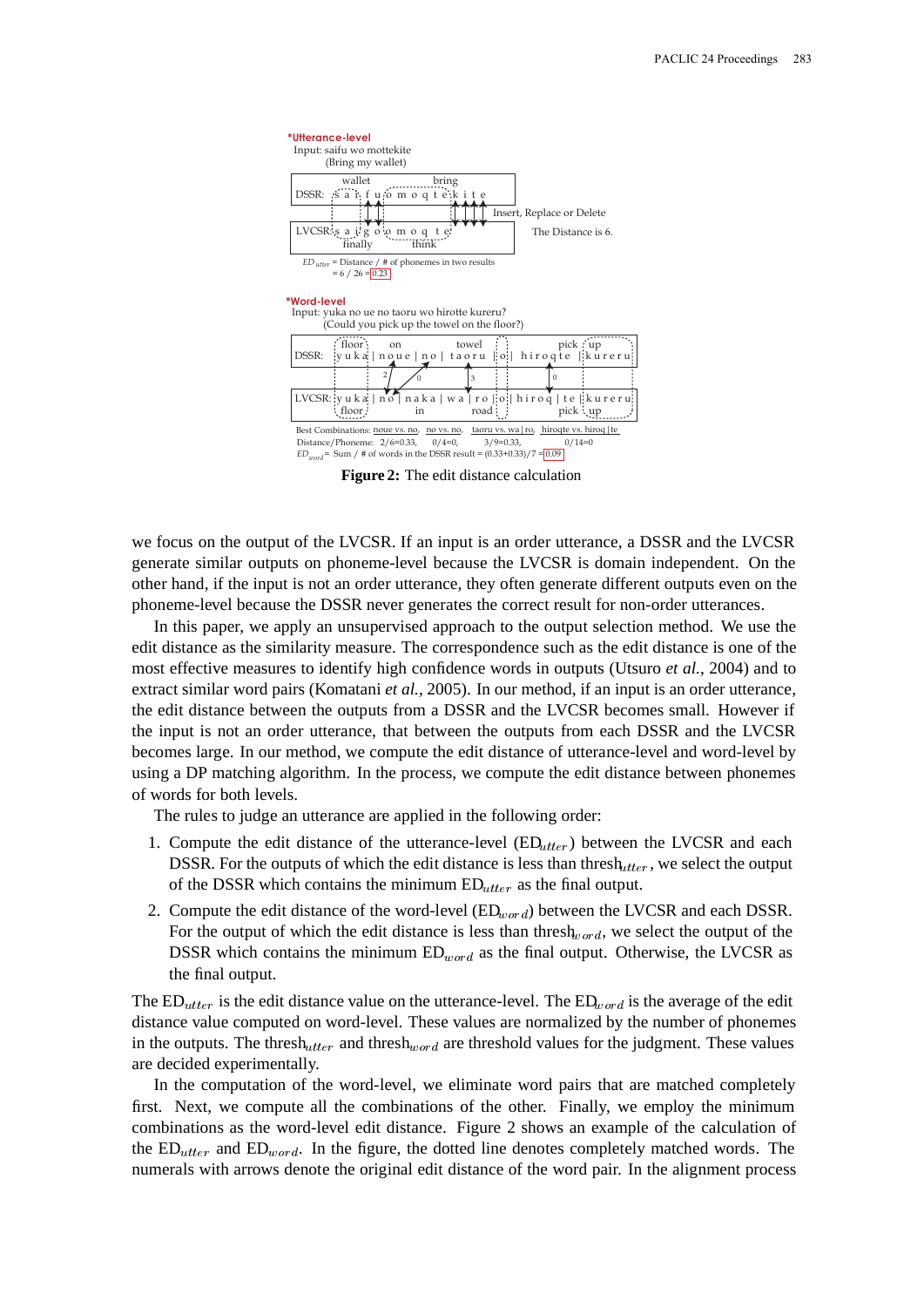

**Figure 3:** The anaphora resolution with the multiple recognizer.

of word pairs, we select pairs which have the minimum value of the edit distance. In other words, we admit overlap of word pairs. For example, "noue vs. no " and " no vs. no " in Figure 2.

# **2.2 Recognizers**

The OGSS model consists of a LVCSR and some DSSR. The LVCSR is used for utterance verification, namely output selection, and capturing the context information in a dialogue. However, the accuracy of the LVCSR is generally insufficient. The accuracy is important for an anaphora resolution process. The low accuracy of the LVCSR leads to the decrease of the accuracy of the anaphora resolution process because the antecedent does not exist in the output of the speech recognizer.

In this paper, we used 2 types of DSSRs; some small-scale DSSRs and a medium-scale DSSR. The small-scale DSSRs are used for each particular domain or task; e.g., order utterances from elders who need care and order utterances from nurses. On the other hand, the medium-scale DSSR is used for capturing the context in the target situation (a livelihood support robot in this paper). In other words, it is a integrated DSSR of small-scale DSSRs. The vocabulary of the medium-scale DSSR is the union of each small-scale DSSR.

As a result, the multiple speech recognizer consists of one LVCSR, one medium-scale DSSR and some small-scale DSSRs. In the utterance verification process, our method compares the LVCSR with some small-scale DSSRs for the output selection. Also it compares the LVCSR with the medium-scale DSSR for generating a context word list with high accuracy from the mediumscale DSSR.

# **3 Understanding and Anaphora Resolution**

In this section we explain an anaphora resolution process in the OGSS model. Figure 3 shows the outline of the anaphora resolution process. In the figure,  $DL_1$  is a content word list detected from the output of the medium-scale DSSR. In the utterance verification process, if the output from the medium-scale DSSR is similar to that from the LVCSR, content words in the DSSR's output are stored. In the same way, if an input is out-of-vocabulary in all DSSRs, that is the large edit distance between the LVCSR and all the small-scale DSSR, the output of the LVCSR is stored to  $DL_2$ . Otherwise, the output from a small-scale DSSR is stored to  $DL_2$ .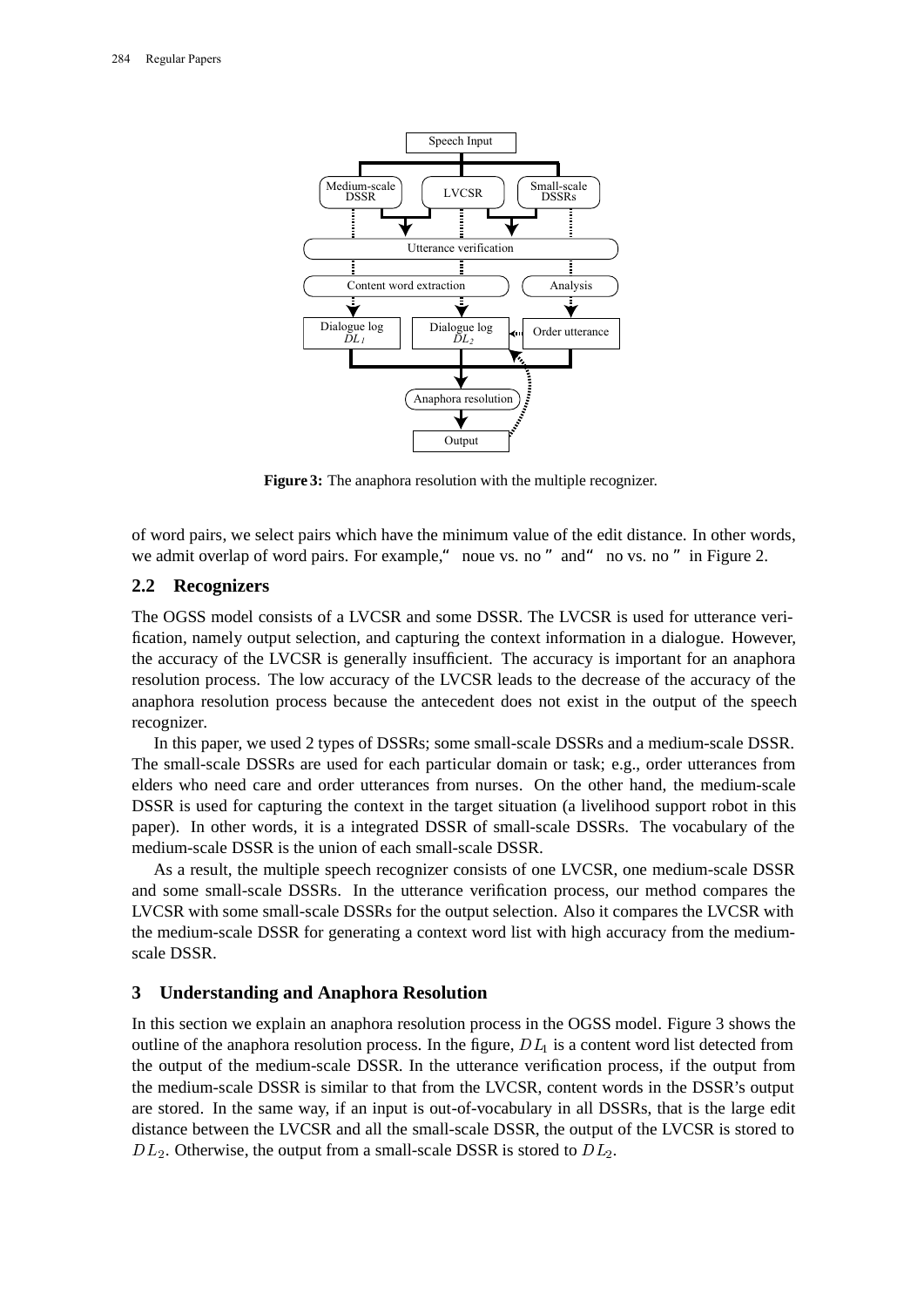

**Figure 4:** Examples of the output analysis

#### **3.1 Understanding of Outputs from OGSS model**

The output in the previous section, namely the output selection process, is an output of a speech recognizer. For the anaphora resolution process, we need to analyze the output.

For outputs from small-scale DSSRs, we convert them into a semantic frame. We utilize grammar information of DSSRs for the process. Each DSSR consists of 100-200 words and approximately 100 grammar patterns including approximately 50 categories. Figure 4 (a) shows an example of the grammar pattern and categories. The categories often contain semantic constraints such as "Drink\_N" and "Location". In this process, we also use a dictionary which is described for required slots of each verb. We detect zero pronouns in utterances from the small-scale DSSRs by using the dictionary.

For outputs from a LVCSR, we extract keywords by using some rules based on surface expression. For outputs of a medium-scale DSSR, we also extract keywords by using the categories in the vocabulary. Figure 4 (b) shows examples of the process. In the figure, "obj", "loc" and "agt" denote case markers.

#### **3.2 Anaphora Resolution**

If an utterance contains an anaphoric expression, our system detects the antecedent from previous utterances. The anaphora resolution process is based on a scoring method for words in  $DI<sub>1</sub>$  and  $DL<sub>2</sub>$ . In the scoring method, we also focus on (1) the distance from the current utterance and (2) change of situation.

First, we explain the 1st step of the scoring method; weighting of each word. For a word  $k_i$  in  $DL_1$  and  $DL_2$ , we set the weights in the following manner. The *i* denotes the location of the *k* in the  $DL_1$  and  $DL_2$ .

For the dialogue logs from the medium-scale DSSR  $(DL_1)$ ,

$$
Conf_{k_i}^1 = CN_{k_i}^{DL_1} \tag{1}
$$

where  $CN_{k_i}$  denotes the confidence measure computed from the LVCSR or the medium-scale DSSR for each word and the range is [0, 1].

 -

 -

The  $DL_2$  contains 3 types of outputs; outputs from the LVCSR, original outputs from the small-scale DSSRs and outputs from anaphora resolution. For the LVCSR and original DSSR's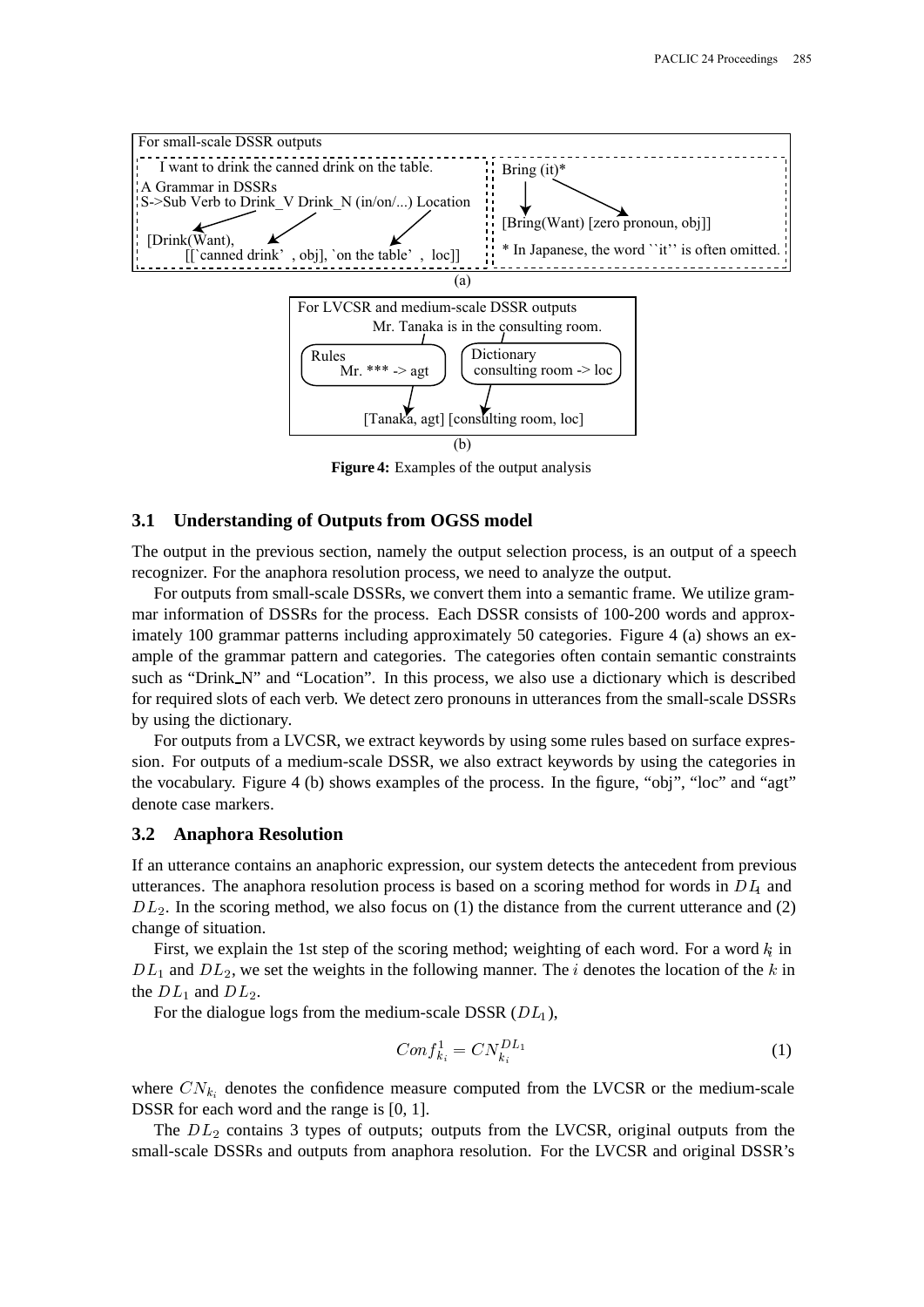outputs, we use the  $CN_{k_i}$  as the weight.

$$
Conf_{k_i}^2 = CN_{k_i}^{DL_2}
$$
 (2)

If the  $k_i$  is the output of the anaphora resolution process, we set a constant number.

 -

 -

$$
Conf_{k_i}^2 = 0.7\tag{3}
$$

The reason why the value is constant and small as compared with that of original outputs is that the accuracy of the anaphora resolution process is not always high, that is insufficient confidence.

 -

Next, we compute a score for each  $k_i$ . Here we apply a decay factor based on the distance and the situation to the scoring process.

$$
DF_{k_i} = \frac{1}{dist_k^2} \times sc^n \tag{4}
$$

where  $dist_k$  is the distance between the current utterance that contains the anaphoric expression and the previous utterance that contains the antecedent.  $\mathscr{se}$  is a parameter for the change of situation. We define "change of a speaker" and "change of the location of a robot" in a dialogue as the "change of situation". The "change of situation" denotes the change of the topic in conversation. n is the number of changes. If there is no change of situation for a target word  $k$ , the  $n$  is 0. In this paper, we set  $sc = 0.1$ . We multiply the  $Conf_{k_i}^1$  and the  $Conf_{k_i}^1$  by the decay factor  $DF_{k_i}$ .

$$
dConf_{k_i}^1 = Conf_{k_i}^1 \times DF_{k_i}
$$
\n<sup>(5)</sup>

$$
dConf_{k_i}^2 = Conf_{k_i}^2 \times DF_{k_i}
$$
\n(6)

The final score of  $k_i$  is computed as follows:

$$
Score_{k_i} = \alpha \times dConf_{k_i}^1 + \beta \times dConf_{k_i}^2 \tag{7}
$$

where  $\alpha$  and  $\beta$  are weight parameters for each  $dConf$ . We compute scores of all candidates  $k_i$  that appear in previous  $N$ -utterances, and select the word that contains the maximum score in them. In this paper, we set  $N = 10$ ,  $\alpha = 0.5$  and  $\beta = 1.5$ . Here  $\alpha$  is the weight for the outputs from the medium-scale DSSR and  $\beta$  is the weight for the outputs from the LVCSR and small DSSRs. In this scoring, we set a small value to  $\alpha$  as compared with  $\beta$ . The reason is that the outputs from the medium-scale DSSR often contain insertion errors because there are many out-of-vocabulary words in a chat.

# **4 Experiment and discussion**

# **4.1 Speech recognizer in the experiment**

We used Julius as the LVCSR and Julian as the DSSR (Lee *et al.*, 2001). Julius is a famous large vocabulary continuous speech recognition decoder based on word N-gram and context-dependent HMM. In this experiment, we used original acoustic and language models. The Julian consists of a vocabulary and a grammar file. For the grammar file we describe sentence structures in a BNF style, using word category names as terminal symbols. The vocabulary file defines words with their pronunciations (i.e., phoneme sequences) for each category. Here we design grammar and vocabulary files of the Julian which accepts only specific utterances from users. In this experiment, we used 4 small-scale DSSRs that we constructed by hand. The DSSRs are as follows:

- Order Utterances from patients: e.g., "Please bring the remote controller on the table"
- Order Utterances from nurses: e.g., "Carry these meals to patient's rooms"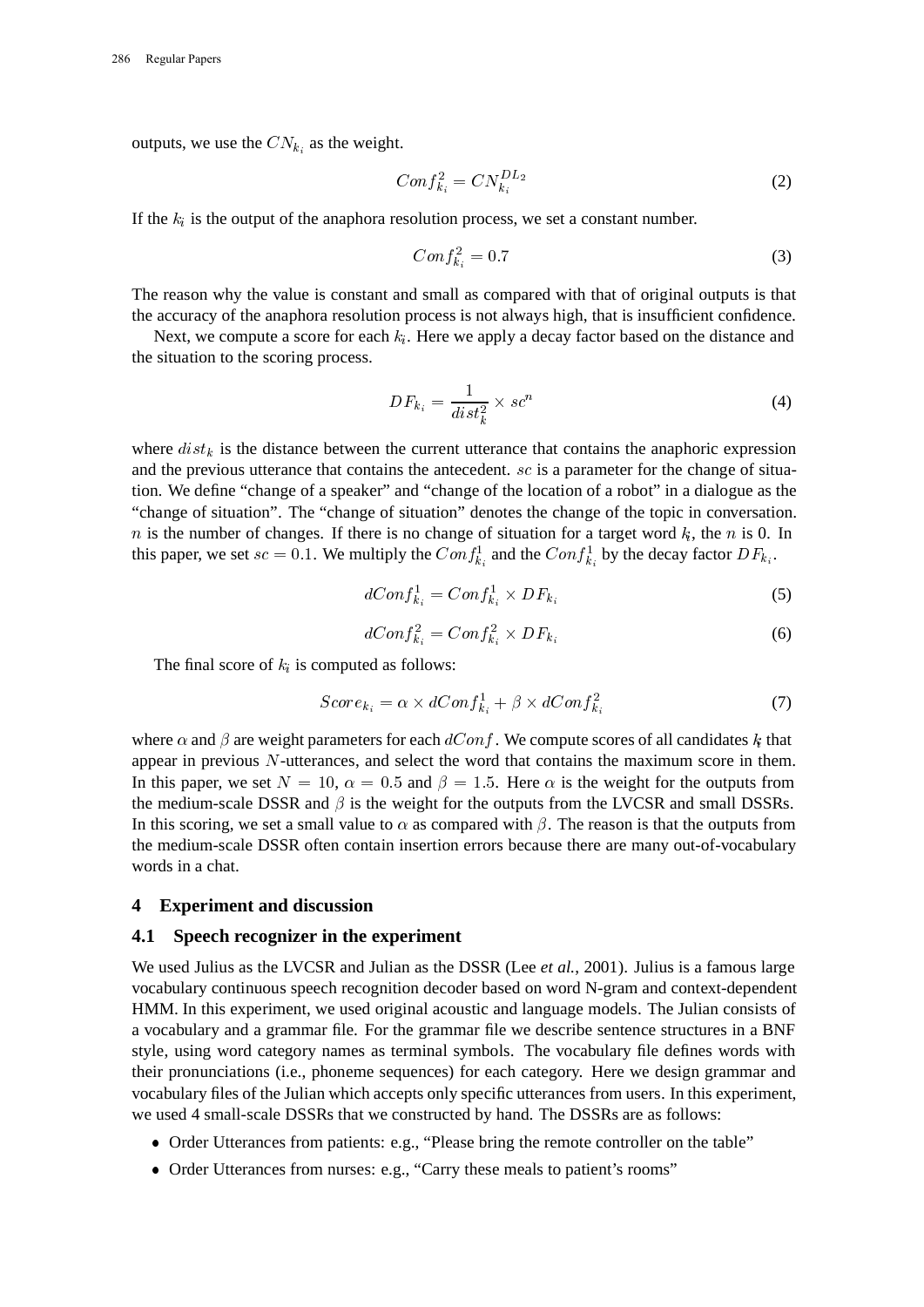- System Commands: e.g., "Move to the right by 50cm"
- Question Utterances: e.g., "Where is my cellphone?"

Each DSSR consists of approximately 200 words and 100 grammar patterns.

For the medium-scale DSSR for the anaphora resolution, we also used the Julian. The vocabulary file contained words in all small-scale DSSRs. Since the purpose of the medium-scale DSSR is to capture words in non-order utterances, the accuracy on sentence-level is not always important. However, it needs to handle spontaneous speech utterances. Therefore, the grammar file consisted of the combination of the words in a fixed length; e.g., Noun-PP-Noun-PP-Verb.

## **4.2 Results**

First we evaluated the output selection with a dataset which consists of 20 utterances for each DSSR and 20 out-of-domain utterances such as greetings. The number of test subjects was 10. In other words, we evaluated our method with  $1000$  utterances: 5 categories (4 DSSRs<sup>1</sup> and LVCSR)  $\times$  20 utterances  $\times$  10 test subjects. The thresh<sub>utter</sub> and thresh<sub>word</sub> were 0.26 and 0.08 respectively. These thresholds were determined on a preliminary experiment with another dataset.

The F-value of the output selection was 0.916 on average. In addition, the word recognition accuracy of each DSSR was 0.940 on average. Besides, we verified that the change of the F-value was small even if we changed the thresholds within the compass of  $0.20$ - $0.26<sup>2</sup>$ . Therefore, our method, which was based on the edit distance, for the output selection in a multiple recognizer is simple and robust.

Next, we evaluated the anaphora resolution process in our method combining 3 types of speech recognizers. The dataset of this experiment consisted of 206 utterances that included 53 anaphoric expressions. Figure 5 shows an example of a dialogue in this experiment. In the figure, "###" denotes "change of a speaker" or "change of the location of a robot". The number of test subjects was 2 persons.

Table 1 shows the experimental result. The baseline in the table denotes our method without the medium-scale DSSR. In other words, the method did not handle the dialogue log  $DL_1$ . "Related work" is a scoring based anaphora resolution method which has been proposed by (Shimada *et al.*, 2009). It accumulated the scores of each candidate in the *n*-previous utterances ( $\sum_{i}^{N} Score k_i$ )<sup>3</sup>. To compare the related work with our method fairly, we also applied the medium-scale DSSR to it. The proposed method with the medium-scale DSSR outperformed the baseline, namely a method without the medium-scale DSSR, and the related work, namely another method with the mediumscale DSSR. By using the medium-scale DSSR, the recognition accuracy of words in non-order utterances increased. It led to improvement of the accuracy of the anaphora resolution (64.2 versus 71.7). This result shows the effectiveness of our method incorporating the medium-scale DSSR for the anaphora resolution. The related work was based on the summation of the scores of all candidates in the log. In such method, the existence of noise words, that is insertion errors from the speech recognizer, leads to lower accuracy of the anaphora resolution (68.9 versus 71.7).

Although the accuracy of the anaphora resolution increased by using the medium-scale DSSR, the word accuracy for antecedents was insufficient. Misrecognized words caused the decrease of the anaphora resolution process, especially deletion errors of the speech recognizer. If the outputs of speech recognizers and the resolved anaphoric expressions in previous utterances were completely correct, that is the oracle data, the accuracy of the anaphora resolution became more than 95%. This result shows the significance of the accuracy of speech recognizers that captures the words in non-order utterances. On the other hand, the grammars of our medium-scale DSSR were not considered carefully, that is a simple combination of words without statistical model such

<sup>&</sup>lt;sup>1</sup> In this evaluation, we did not treat the medium-scale DSSR because it is a recognizer for anaphora resolution.

<sup>&</sup>lt;sup>2</sup> The best F-value on this experiment was 0.924 in the case that thresh $_{utter}$ =0.20.

<sup>&</sup>lt;sup>3</sup> On the other hand, the proposed method was " $max$  Score  $k_i$ ".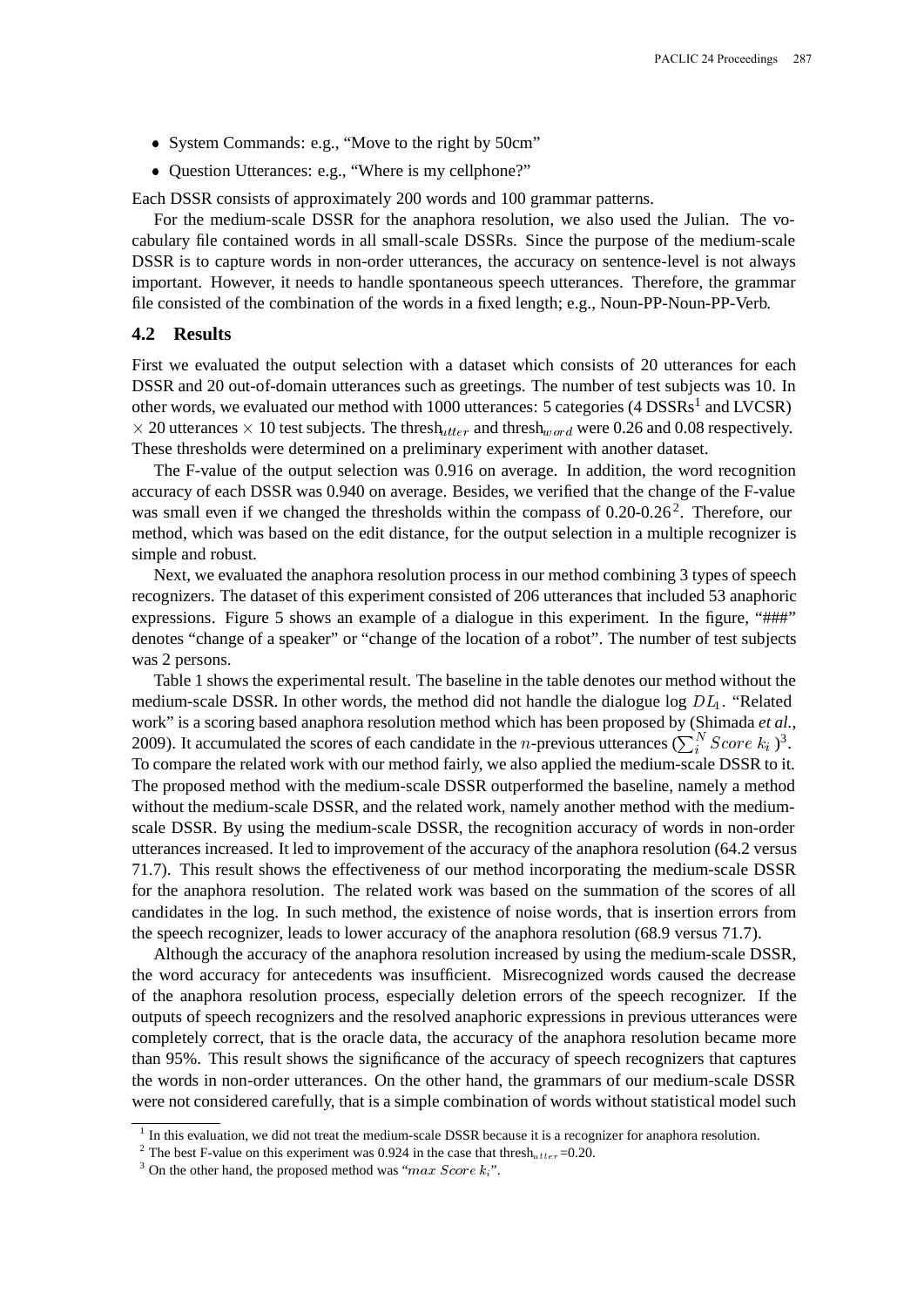

**Figure 5:** An example of a dialogue for the anaphora resolution.

**Table 1:** The accuracy of anaphora resolution.

|          |       | Method Baseline Related work   Proposed |       |
|----------|-------|-----------------------------------------|-------|
| Accuracy | 64.2% | 68.9%                                   | 71.7% |

as word n-grams. We need to consider the vocabulary and grammar files or the language model of the medium-scale DSSR to improve the accuracy.

In our method, we handle the change of the situation in a dialogue. It is, however, the change of a speaker and the location only. To improve the accuracy of the anaphora resolution, we need to incorporate more detailed situation change model such as topics in the dialogue.

# **4.3 Related work**

For the utterance verification task, many approaches have been proposed. Sako et al. (2006) have reported a method to discriminate a request to a system from a chat using AdaBoost. Machine learning techniques generally need a large amount of training data to generate a classifier with high accuracy. However constructing training data by hand is costly. Isobe et al. (2007) have proposed a multi-domain speech recognition system based on the model likelihoods of the different domain specific language models. The method needs to recalculate a model to select an output. On the other hand, our method only changes two thresholds.

Komatani et. al. (2007) have reported an utterance verification method based on a difference of acoustic likelihood values computed from two recognizers. Kumar et. al. (2005) have utilized Bhattacharyya distance to measure an acoustic similarity of different languages for multilingual speech recognition. Using the difference of acoustic likelihood is adequate for the verification task. Combining a method based on acoustic likelihood with our method is one future work.

For the anaphora resolution task, our method was based on a scoring process using the confidence measure, distance and situation changes. In studies for anaphora resolution on text, machine learning-based methods have been used (Iida *et al.*, 2005; Ng and Cardie, 2002). However ma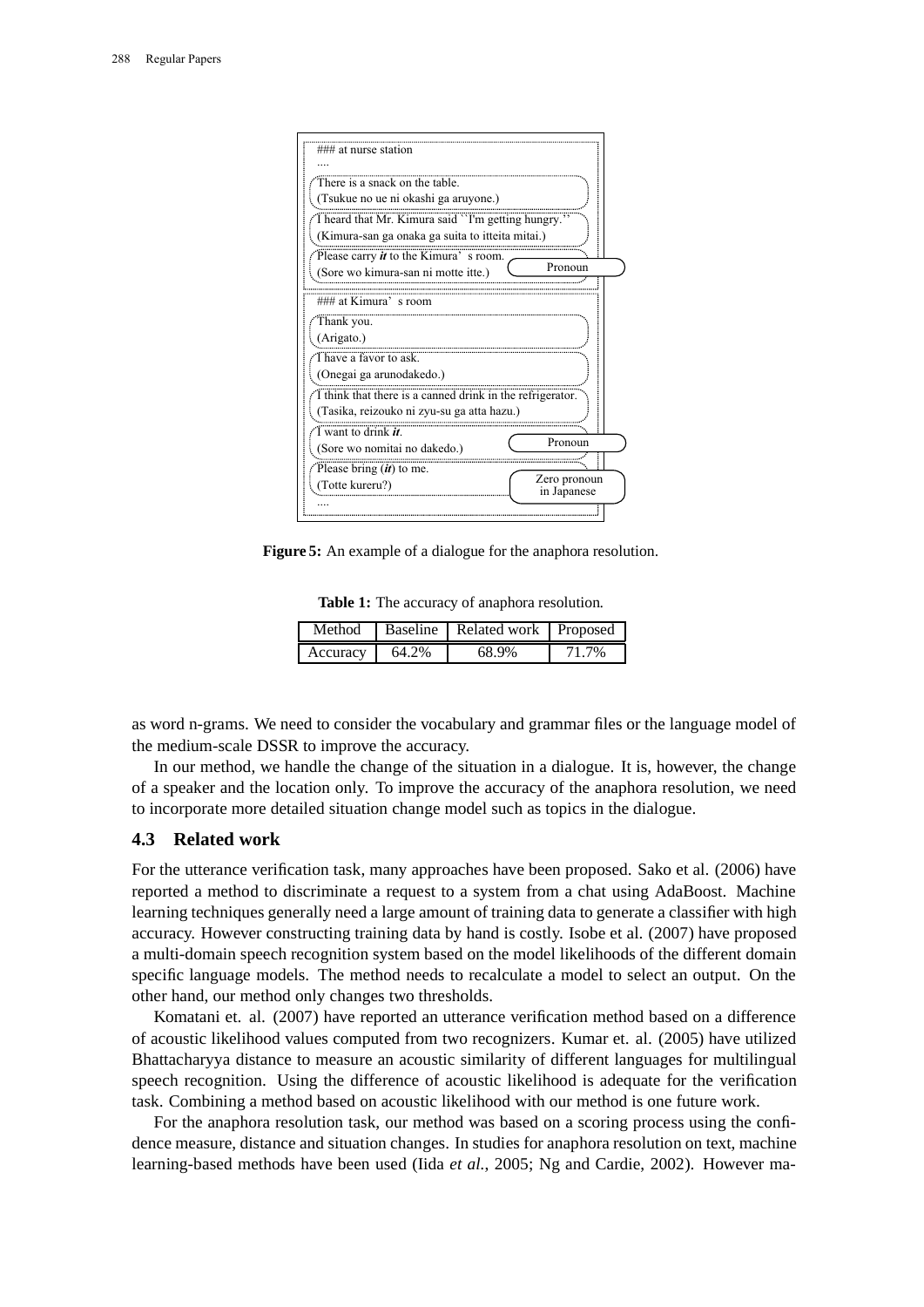chine learning-based methods need to a large amount of training data. The most famous approach for zero pronouns is the centering theory (Kameyama, 1986). Nariyama (2002) has proposed a method which is an expansion of the centering approach. Minewaki et al. (2005) have reported an utterance interpretation method based on the relevance theory. Incorporating the linguistic knowledge into our method is one of the most effective approaches.

The most critical problem of the anaphora resolution in speech understanding is insertion and deletion errors in dialogue logs, namely the existence of noise words and the lack of the antecedent. Therefore systems need to improve the word recognition accuracy for the anaphora resolution. As a solution for the problem, we applied a medium scale speech recognizer to our method. It is in the category of the ROVER method (Fiscus, 1997). Applying different types of speech recognizers to our method is one future work.

Another approach for the improvement is to repair recognition errors by users. Since our task is an interaction with a robot, repairing errors in a conversation by users is an effective approach. Ogata and Goto (2005) have proposed a speech input interface with a speech-repair function. A dialog processing with visualization of outputs and utterance generation from a robot is one interesting approach in our task.

# **5 Conclusions**

In this paper, we described a speech understanding method based on a multiple speech recognizer. We called it "OGSS model". The method was combination of one LVCSR and several DSSRs. By using this method, we realized a flexible and robust speech understanding method.

In this paper, we evaluated two processes of the method: (1) output selection and (2) anaphora resolution. For the output selection, the method was based on the edit distance between each output. In the experiment, we obtained high F-value (more than 0.9). This result shows that our method is simple and robust. For the anaphora resolution, the method was based on a scoring process of each word with a confidence value in dialogue logs. We also used the distance between an anaphora expression and an antecedent, and change of situation such as speaker's change for the scoring process. Although the proposed method was effective as compared with a baseline, the accuracy was not high (71.7%). The reason why the accuracy of the anaphora resolution was low was that the accuracies of the LVCSR and the medium-scale DSSR were insufficient. To improve the accuracy of the anaphora resolution, we need speech recognizers with more high accuracy for capturing content words in non-order utterances. One approach to solve the problem is to apply a statistical model to the medium-scale DSSR.

Our future work includes (1) a large-scale experiment especially the anaphora resolution, (2) evaluation of the proposed method with other domains and (3) improvement of the accuracy of the medium-scale DSSR.

# **References**

- Bouwman, C., J. Sturm, and L. Boves. 1999. Incorporating confidence measures in the Dutch train timetable information system developed in the ARICE project. In *Proceedings of ICASSP*.
- Fiscus, J. G. 1997. A post-processing system to yield reduced word error rates: Recognizer output voting error reduction (ROVER). In *Proceedings of IEEE Workshop on Automatic Speech Recognition and Understanding (ASRU)*, pp. 347–352.
- Iida, R., K. Inui, and Y. Matsumoto. 2005. The issue of combining anaphoricity determination and antecedent identification in anaphora resolution. In *International Conference on Natural Language Processing and Knowledge Engineering (IEEE NLP-KE)*, pp. 244–249.